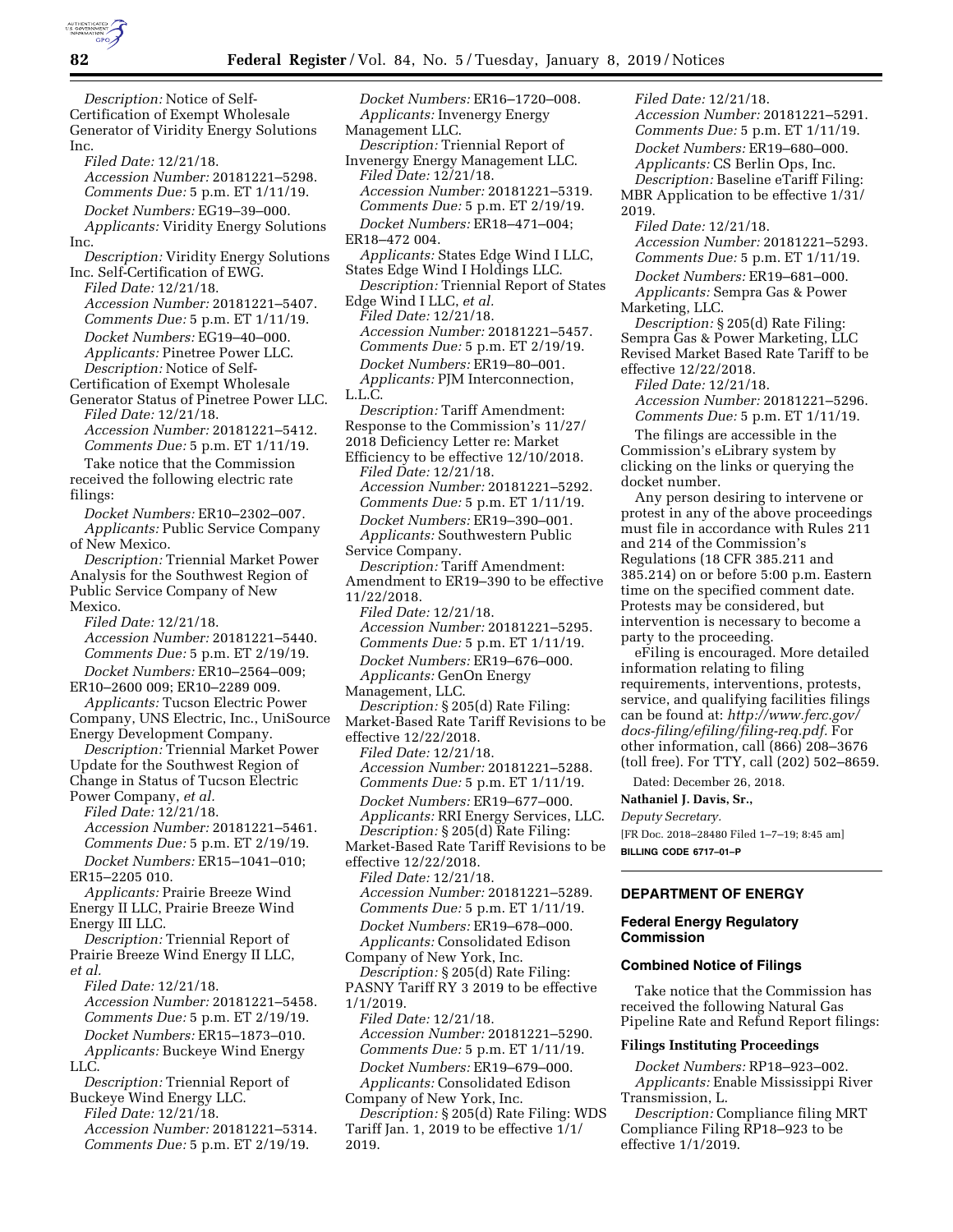*Filed Date:* 12/17/18. *Accession Number:* 20181217–5289. *Comments Due:* 5 p.m. ET 01/04/19. *Docket Numbers:* RP19–511–000. *Applicants:* El Paso Natural Gas Company, L.L.C. *Description:* § 4(d) Rate Filing: Negotiated Rate Agreement Update (Conoco Secondary) to be effective 1/1/ 2019. *Filed Date:* 12/31/18. *Accession Number:* 20181231–5000. *Comments Due:* 5 p.m. ET 1/14/19. *Docket Numbers:* RP19–512–000. *Applicants:* Texas Eastern Transmission, LP. *Description:* § 4(d) Rate Filing: Negotiated Rate—Wells Fargo Deal ID 951831 to be effective 1/1/2019. *Filed Date:* 12/31/18. *Accession Number:* 20181231–5017. *Comments Due:* 5 p.m. ET 1/14/19. *Docket Numbers:* RP19–513–000. *Applicants:* NEXUS Gas Transmission, LLC. *Description:* § 4(d) Rate Filing: Negotiated Rate—EAP Ohio releases to Chesapeake to be effective 1/1/2019. *Filed Date:* 12/31/18. *Accession Number:* 20181231–5038. *Comments Due:* 5 p.m. ET 1/14/19. *Docket Numbers:* RP19–514–000. *Applicants:* NEXUS Gas Transmission, LLC. *Description:* § 4(d) Rate Filing: NegRates—Chesapeake Releases contracts 960039 & 960040 to be effective 1/1/2019. *Filed Date:* 12/31/18. *Accession Number:* 20181231–5041. *Comments Due:* 5 p.m. ET 1/14/19. *Docket Numbers:* RP19–515–000. *Applicants:* Columbia Gas Transmission, LLC. *Description:* § 4(d) Rate Filing: Modernization II Base Rate Reset to be effective 2/1/2019. *Filed Date:* 12/31/18. *Accession Number:* 20181231–5069. *Comments Due:* 5 p.m. ET 1/14/19. *Docket Numbers:* RP19–516–000. *Applicants:* NEXUS Gas Transmission, LLC. *Description:* § 4(d) Rate Filing: Negotiated Rates—Chesapeake FT1 Releases to be effective 1/1/2019. *Filed Date:* 12/31/18. *Accession Number:* 20181231–5070. *Comments Due:* 5 p.m. ET 1/14/19. *Docket Numbers:* RP19–517–000. *Applicants:* Columbia Gas Transmission, LLC. *Description:* § 4(d) Rate Filing: CCRM 2019 to be effective 2/1/2019. *Filed Date:* 12/31/18. *Accession Number:* 20181231–5071. *Comments Due:* 5 p.m. ET 1/14/19.

*Docket Numbers:* RP19–517–000. *Applicants:* Columbia Gas Transmission, LLC. *Description:* § 4(d) Rate Filing: CCRM 2019 to be effective 2/1/2019. *Filed Date:* 12/31/18. *Accession Number:* 20181231–5072. *Comments Due:* 5 p.m. ET 1/14/19. *Docket Numbers:* RP19–518–000. *Applicants:* Millennium Pipeline Company, LLC. *Description:* § 4(d) Rate Filing: Measurement Tariff Changes to be effective 2/1/2019. *Filed Date:* 12/31/18. *Accession Number:* 20181231–5074. *Comments Due:* 5 p.m. ET 1/14/19. *Docket Numbers:* RP19–519–000. *Applicants:* Millennium Pipeline Company, LLC. *Description:* Compliance filing 2018 Penalty Revenue Crediting Report to be effective N/A. *Filed Date:* 12/31/18. *Accession Number:* 20181231–5076. *Comments Due:* 5 p.m. ET 1/14/19. *Docket Numbers:* RP19–520–000. *Applicants:* Texas Eastern Transmission, LP. *Description:* § 4(d) Rate Filing: Negotiated Rate—Sempra 911550 eff 1– 1–19 to be effective 1/1/2019. *Filed Date:* 12/31/18. *Accession Number:* 20181231–5077. *Comments Due:* 5 p.m. ET 1/14/19. *Docket Numbers:* RP19–521–000. *Applicants:* Rockies Express Pipeline LLC. *Description:* § 4(d) Rate Filing: Neg Rate 2018–12–31 E2W (9) to be effective 1/1/2019. *Filed Date:* 12/31/18. *Accession Number:* 20181231–5094. *Comments Due:* 5 p.m. ET 1/14/19. *Docket Numbers:* RP19–522–000. *Applicants:* Rockies Express Pipeline LLC. *Description:* § 4(d) Rate Filing: Neg Rate 2018–12–31 Encana to be effective 1/1/2019. *Filed Date:* 12/31/18. *Accession Number:* 20181231–5096. *Comments Due:* 5 p.m. ET 1/14/19. *Docket Numbers:* RP19–523–000. *Applicants:* Natural Gas Pipeline Company of America. *Description:* § 4(d) Rate Filing: Negotiated Rate Agreement Filing-EOG Resources, Inc. to be effective 1/1/2019. *Filed Date:* 12/31/18. *Accession Number:* 20181231–5097. *Comments Due:* 5 p.m. ET 1/14/19. *Docket Numbers:* RP19–524–000. *Applicants:* Transcontinental Gas Pipe Line Company. *Description:* § 4(d) Rate Filing: Negotiated Rates—Cherokee AGL—

effective 1/1/2019. *Filed Date:* 12/31/18. *Accession Number:* 20181231–5099. *Comments Due:* 5 p.m. ET 1/14/19. *Docket Numbers:* RP19–525–000. *Applicants:* NEXUS Gas Transmission, LLC. *Description:* § 4(d) Rate Filing: Negotiated Rates—Columbia 860005 Releases eff 1–1–19 to be effective 1/1/ 2019. *Filed Date:* 12/31/18. *Accession Number:* 20181231–5101. *Comments Due:* 5 p.m. ET 1/14/19. *Docket Numbers:* RP19–526–000. *Applicants:* Trailblazer Pipeline Company LLC. *Description:* § 4(d) Rate Filing: Neg Rate 2018–12–28–2018 GP Trade, Citadel, Mieco & MS to be effective 1/ 1/2019. *Filed Date:* 12/31/18. *Accession Number:* 20181231–5102. *Comments Due:* 5 p.m. ET 1/14/19. *Docket Numbers:* RP19–527–000. *Applicants:* Natural Gas Pipeline Company of America. *Description:* § 4(d) Rate Filing: Negotiated Rate Agreement Filing— Lucid Energy Delaware to be effective 1/ 1/2019. *Filed Date:* 12/31/18. *Accession Number:* 20181231–5131. *Comments Due:* 5 p.m. ET 1/14/19. *Docket Numbers:* RP19–528–000. *Applicants:* Greylock Pipeline, LLC. *Description:* Compliance filing Settlement rates 2019 to be effective 3/ 1/2019. *Filed Date:* 12/31/18. *Accession Number:* 20181231–5180. *Comments Due:* 5 p.m. ET 1/14/19. *Docket Numbers:* RP19–529–000. *Applicants:* Northern Natural Gas Company. *Description:* § 4(d) Rate Filing: 20181231 Negotiated Rates to be effective 1/1/2019. *Filed Date:* 12/31/18. *Accession Number:* 20181231–5233. *Comments Due:* 5 p.m. ET 1/14/19. *Docket Numbers:* RP19–530–000. *Applicants:* Gas Transmission Northwest LLC. *Description:* § 4(d) Rate Filing: GTN Neg Rate Amendments Filing for 501–G to be effective 1/1/2019. *Filed Date:* 12/31/18. *Accession Number:* 20181231–5236. *Comments Due:* 5 p.m. ET 1/14/19. The filings are accessible in the Commission's eLibrary system by clicking on the links or querying the docket number. Any person desiring to intervene or

protest in any of the above proceedings

Replacement Shippers—Jan 2019 to be